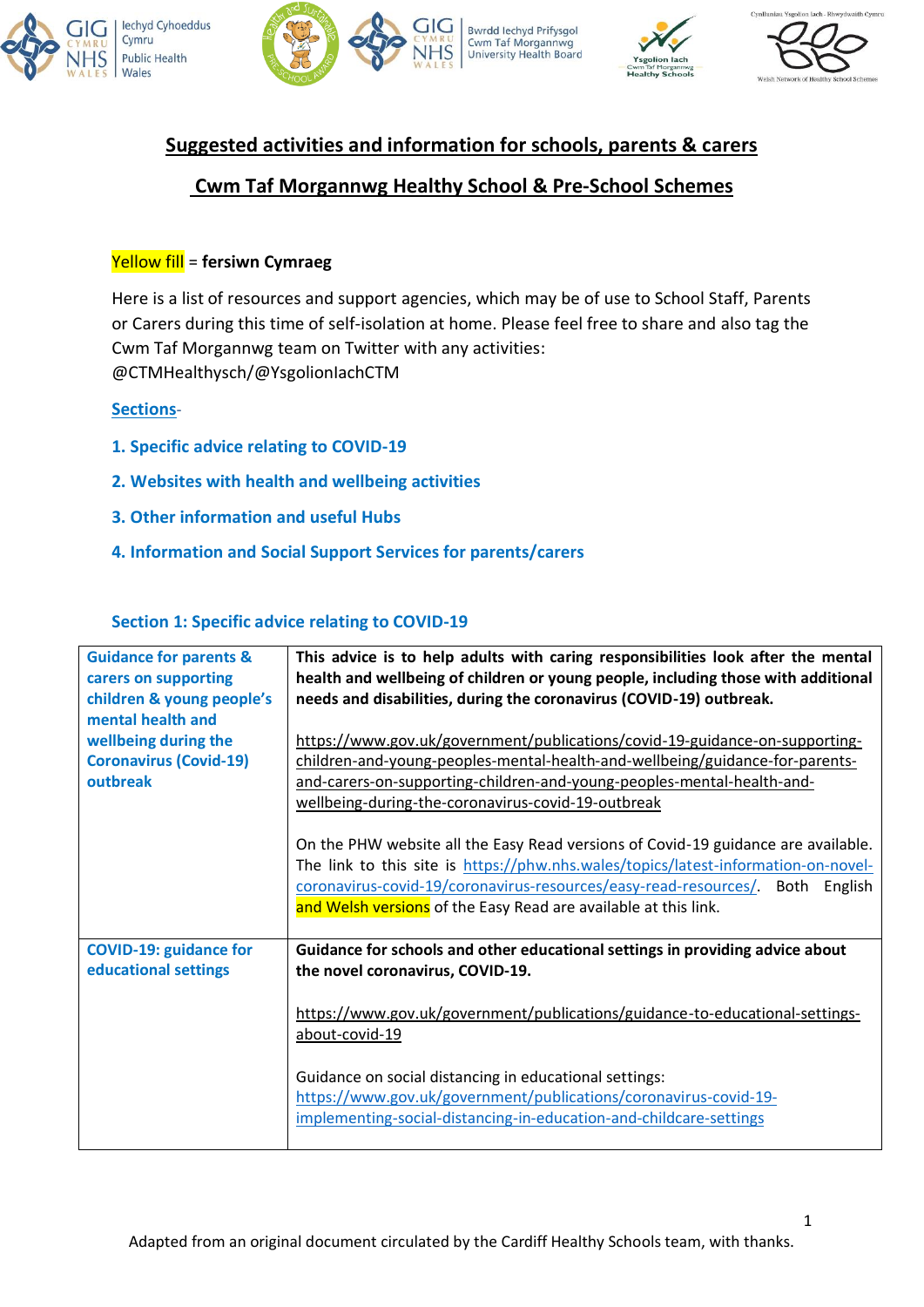









| <b>Health and well-being for</b><br>school staff and learners: | Health & Well-being for school children & staff:                                                                                                                                         |
|----------------------------------------------------------------|------------------------------------------------------------------------------------------------------------------------------------------------------------------------------------------|
| coronavirus                                                    | https://gov.wales/health-and-well-being-school-staff-and-learners-coronavirus                                                                                                            |
|                                                                | https://llyw.cymru/iechyd-lles-staff-ysgolion-dysgwyr-                                                                                                                                   |
|                                                                | coronafeirws? ga=2.222245208.151851285.1586850024-                                                                                                                                       |
|                                                                | 1648977911.1545147398                                                                                                                                                                    |
| <b>Coronavirus social</b><br>distancing guidance               | <b>Guidance on Social Distancing:</b>                                                                                                                                                    |
|                                                                | https://gov.wales/coronavirus-social-distancing-guidance                                                                                                                                 |
|                                                                | https://llyw.cymru/coronafeirws-cadw-pellter-                                                                                                                                            |
|                                                                | cymdeithasol? ga=2.247288132.151851285.1586850024-                                                                                                                                       |
|                                                                | 1648977911.1545147398                                                                                                                                                                    |
|                                                                | Guidance for Vulnerable people:                                                                                                                                                          |
|                                                                | https://phw.nhs.wales/topics/latest-information-on-novel-coronavirus-covid-                                                                                                              |
|                                                                | 19/how-to-protect-extremely-vulnerable-people-shielding/                                                                                                                                 |
|                                                                | Please note that guidance was to date when accessed on 9 <sup>th</sup> April 2020 though is regularly being updated. Please<br>check that you are accessing the most up to date version. |

 $HS$ 

### **2. Websites with health and wellbeing activities**

### **Physical activity**

| <b>Cardiff City Foundation</b>                                                                                                                                                                                                                                                                                                   |
|----------------------------------------------------------------------------------------------------------------------------------------------------------------------------------------------------------------------------------------------------------------------------------------------------------------------------------|
| A free web portal has been developed for 'Primary Stars (Foundation Phase ages 4-<br>7)' and 'Primary Stars (KS2 ages 7-11)'. It will be regularly updated with ideas and<br>guidance for simple activities to do at home, to support families to keep active,<br>motivated and resilient.                                       |
| https://www.cardiffcityfcfoundation.org.uk/pages/category/digital-resources                                                                                                                                                                                                                                                      |
| Play Wales/ Chwarae Cymru<br>Parents and carers are facing a worrying time as schools and activities that normally<br>keep their children active are closed. Despite this new stress, children will still want<br>and need to play. Follow the links below to some ideas and activities to keep<br>children active while at home |
| https://www.playwales.org.uk/eng/news/1288-playing-actively-in-and-around-<br>the-home<br>https://www.chwaraecymru.org.uk/cym/cartref                                                                                                                                                                                            |
| <b>CBeebies Andy's Wild Workouts</b>                                                                                                                                                                                                                                                                                             |
| CBeebies' Andy travels the world to amazing places and learns to move like the<br>animals he meets on his wild adventure. Ideal for younger children.<br>https://www.bbc.co.uk/programmes/p06tmmvz/episodes/player                                                                                                               |
|                                                                                                                                                                                                                                                                                                                                  |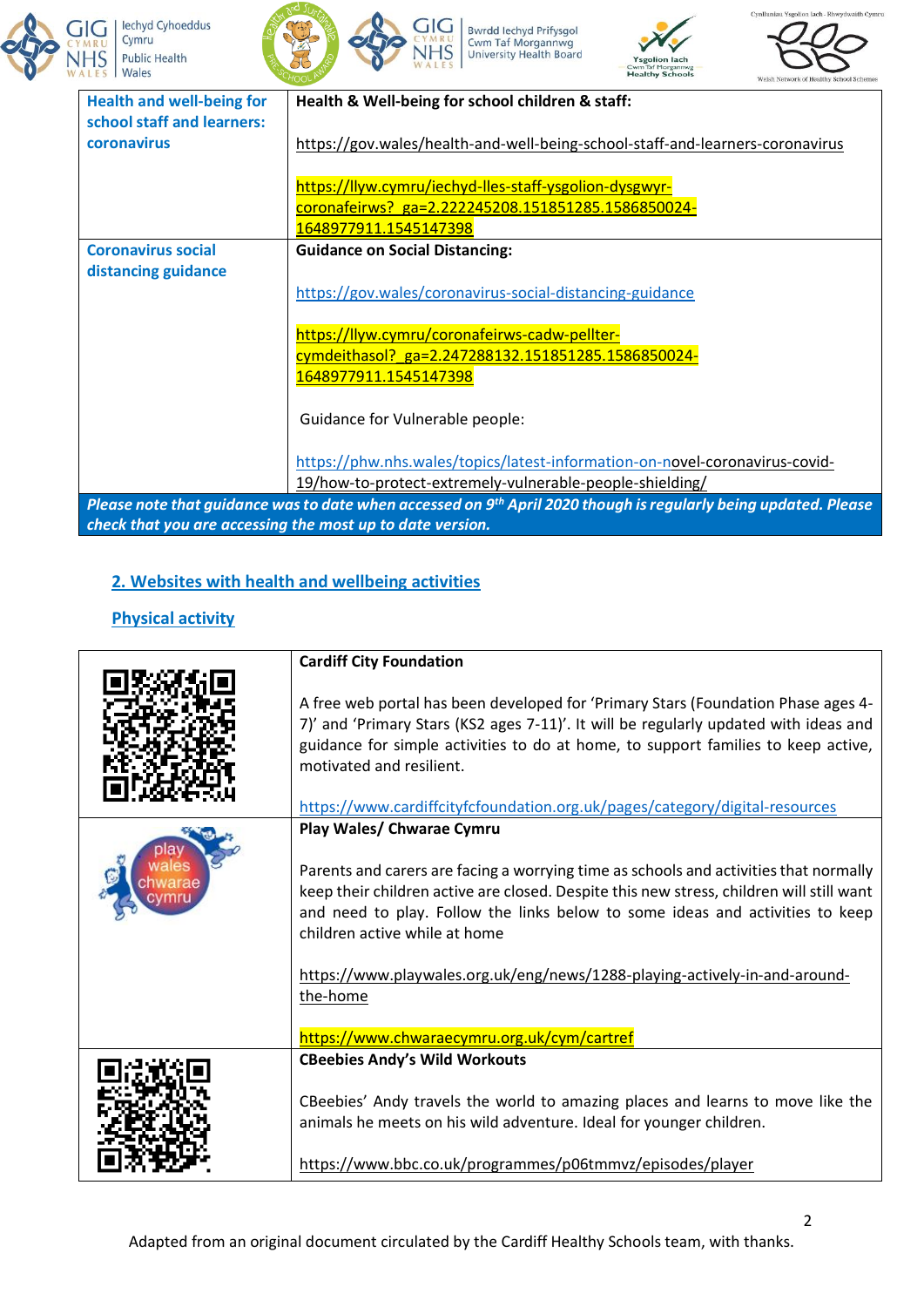



**HS** 

Bwrdd lechyd Prifysgol<br>Cwm Taf Morgannwg<br>University Health Board





| supported by | <b>The Daily Mile</b>                                                                                                                                                                                                                                                           |
|--------------|---------------------------------------------------------------------------------------------------------------------------------------------------------------------------------------------------------------------------------------------------------------------------------|
| INE©S        | With most schools now closed $-$ but children still needing to keep healthy $-$ we<br>would like to introduce all families across the UK to The #DailyMileAtHome. It is an<br>easy and fun way to keep fit and maintain good health and wellbeing for you and<br>your children. |
|              | https://thedailymile.co.uk/                                                                                                                                                                                                                                                     |
|              | <b>Change 4 Life</b>                                                                                                                                                                                                                                                            |
|              | The Change 4 Life Website has a range of activities to get you moving along with<br>how to keep healthy and eat well. The following link will take you to a range of<br>activities, including Disney themed indoor activities.                                                  |
|              | https://www.nhs.uk/change4life/activities                                                                                                                                                                                                                                       |
|              | The following link will take you to Disney themed indoor activities.                                                                                                                                                                                                            |
|              | https://www.nhs.uk/10-minute-shake-up/shake-ups                                                                                                                                                                                                                                 |
|              | <b>Health Matters Busy feet</b><br>Physical activity to music<br>https://www.youtube.com/watch?v=MugzDjGDYjo                                                                                                                                                                    |
|              |                                                                                                                                                                                                                                                                                 |

### **Healthy Eating and Cooking**

| <b>Food a Fact of Life - British Nutrition Foundation</b>                                                                                                                                                                                                                      |
|--------------------------------------------------------------------------------------------------------------------------------------------------------------------------------------------------------------------------------------------------------------------------------|
| A wide range of activities about where food comes from, cooking and healthy eating.<br>Resources from ages 3-16. There are currently 54 activities/resources to support<br>remote learning at home. Over the coming week's further resources and activities<br>will be posted. |
| https://www.foodafactoflife.org.uk/whole-school/remote-learning/                                                                                                                                                                                                               |
| <b>Change for Life</b><br>Includes food facts, recipes, activities, apps, currently has ideas of 'how to stay<br>healthy at home!'<br>https://www.nhs.uk/change4life<br>Also: NHS Eat Well.<br>British Dietetic Association Healthy eating: Food Fact Sheet                    |
| <b>Veg Power</b>                                                                                                                                                                                                                                                               |
| 'Get your kids eating more veg'. The website has resources that include downloads,<br>reward charts, lesson plans with printable worksheets and activities.<br>https://vegpower.org.uk/downloads/                                                                              |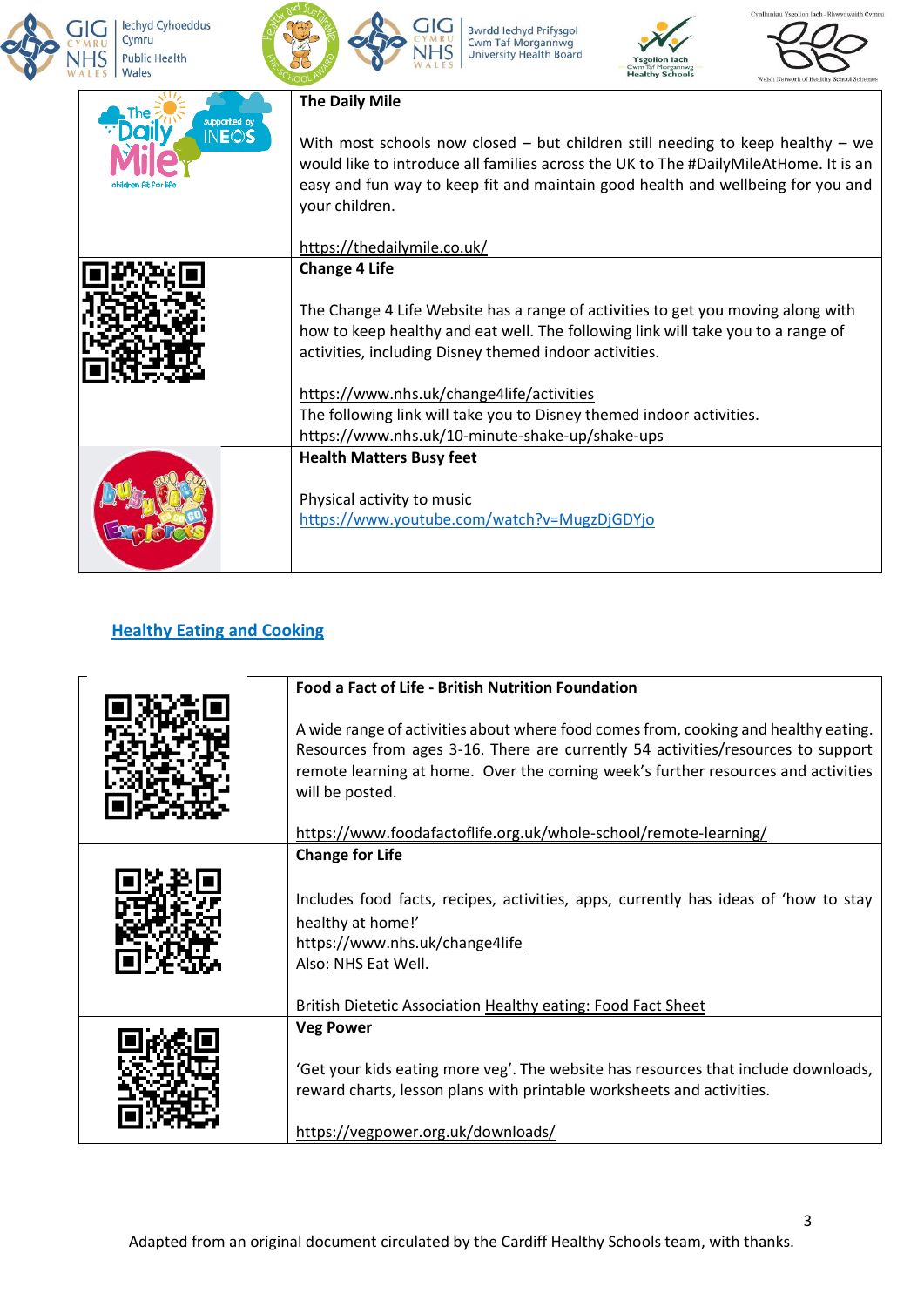



Bwrdd lechyd Prifysgol **Cwm Taf Morgannwg**<br>University Health Board





#### **Cooking Together Wales**

Cooking Together Wales are streaming nutritional and fun cook-along videos. The videos can also be found on their Facebook page - Cooking Together Wales – and via their new Cook-a-long webpage which include many links to Welsh words that relate to cooking.

Website: <https://www.cookingtogether.co.uk/cook-a-long> Facebook: <https://www.facebook.com/cookingtogetherwales/> Twitter: [https://twitter.com/cook\\_together1](https://twitter.com/cook_together1)

#### **Mental and Emotional Wellbeing**

|                                                                                              | <b>Eye to Eye Counselling</b><br>Eye-to-Eye Young People's Counselling Service offers free and confidential<br>counselling to young people aged 10 to 25 years in schools and the community in<br>Rhondda Cynon Taf.                                                                                                                                                                                                                                                                                                                                                                                                                                                          |
|----------------------------------------------------------------------------------------------|-------------------------------------------------------------------------------------------------------------------------------------------------------------------------------------------------------------------------------------------------------------------------------------------------------------------------------------------------------------------------------------------------------------------------------------------------------------------------------------------------------------------------------------------------------------------------------------------------------------------------------------------------------------------------------|
| Eye to Eye.doc                                                                               | There are occasions when it can be difficult to cope with a problem on your own. It<br>is times like this that counselling may be able to help.<br>https://www.eyetoeye.wales/                                                                                                                                                                                                                                                                                                                                                                                                                                                                                                |
| Emotional wellbeing and psyChological<br>support for young people and Childre                | <b>The Exchange</b><br>The Exchange offers free and confidential counselling to young people aged in<br>Schools and the community in Merthyr Tydfil.<br>In Merthyr, the best number to use to contact us is 07955 903755 or on line chat<br>at www.exchange-counselling.com                                                                                                                                                                                                                                                                                                                                                                                                   |
| ؞<br>Early Help Leaflet ~<br>English $\sim$ Final $\sim$ Ju<br>Early Help<br><b>Bridgend</b> | The Early Help Team Bridgend<br>The Early Help Team can support children & families in lots of different ways- many<br>of which are described in the attached flyer. Referral for school based counselling or<br>support in Bridgend, can be via the attached referral process or via self-referral.<br>You may like to speak to your child's school to do this for you or alternatively contact<br>the Early Help screening team to self-refer on 01656 815420.<br><b>Platform Out of Hours CYP and Counselling service</b><br>The Platform for the counselling service and the out of hours service for Children<br>and Young people and adults is Clare Price 01656 650686 |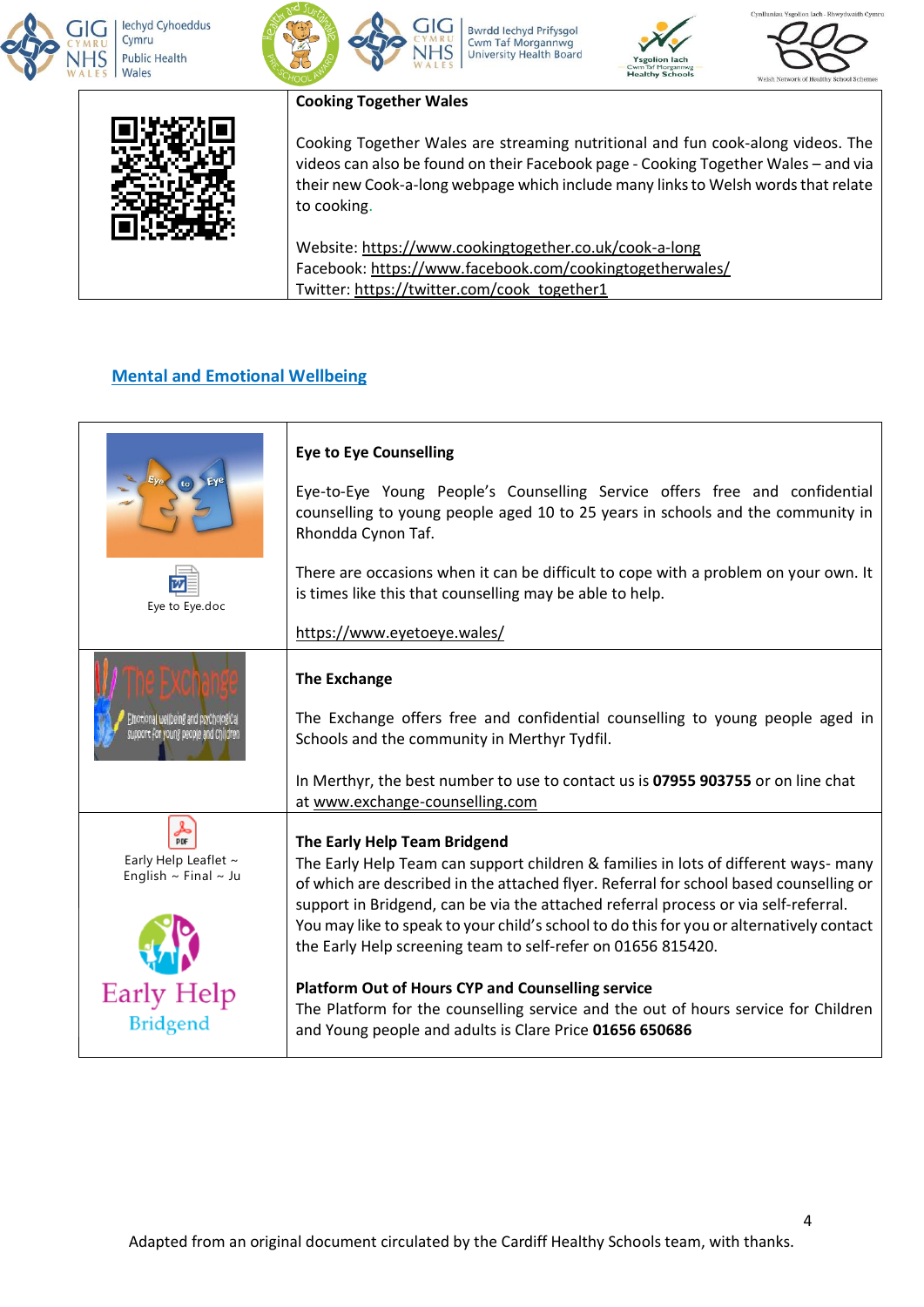



Bwrdd Iechyd Prifysgol<br>Cwm Taf Morgannwg<br>University Health Board





5

| <b>Action for Happiness</b>                                                                                                                      |
|--------------------------------------------------------------------------------------------------------------------------------------------------|
|                                                                                                                                                  |
| The monthly calendars are packed with actions you can take to help create a happier                                                              |
| and kinder world. Include a new 'Coping Calendar' - 30 actions to look after<br>ourselves and each other as we face this global crisis together. |
|                                                                                                                                                  |
| https://www.actionforhappiness.org/calendars                                                                                                     |
| <b>Childline</b>                                                                                                                                 |
|                                                                                                                                                  |
| Offering support to Children online, on the phone - Anytime 0800 1111                                                                            |
| 'No worry is too big or too small'                                                                                                               |
|                                                                                                                                                  |
| https://www.childline.org.uk/                                                                                                                    |
| https://www.childline.org.uk/get-support/contacting-childline/contacting-                                                                        |
| childline-in-welsh/                                                                                                                              |
|                                                                                                                                                  |
| App also available: Childline For Me                                                                                                             |
| <b>MEIC</b>                                                                                                                                      |
| Bilingual online/phone/text support for young people - not counselling, but solution                                                             |
| based support and advocacy.                                                                                                                      |
| Tel: 080 8802 3456                                                                                                                               |
| Text: 84001                                                                                                                                      |
| https://www.meiccymru.org/                                                                                                                       |
| https://www.meiccymru.org/cym/                                                                                                                   |
| <b>Mind Hub</b>                                                                                                                                  |
|                                                                                                                                                  |
| This has been created by young people, for young people. It provides information                                                                 |
| and links to services in relation to emotional health and well-being.                                                                            |
| http://www.mindhub.wales/                                                                                                                        |
|                                                                                                                                                  |
| http://hybmeddwl.cymru/                                                                                                                          |
| <b>Stonewall (Young Stonewall)</b>                                                                                                               |
|                                                                                                                                                  |
| Help, updates and guidance from the LGBT community for young people.                                                                             |
| https://www.youngstonewall.org.uk/                                                                                                               |
| <b>Young Minds</b>                                                                                                                               |
|                                                                                                                                                  |
| Advice and support for young people struggling with their mental health. Currently                                                               |
| focussing on the impact of the Coronavirus.                                                                                                      |
|                                                                                                                                                  |
| https://youngminds.org.uk/                                                                                                                       |
| <b>Mental Health Foundation</b>                                                                                                                  |
| Access a free downloadable guide to help you overcome fear. Also available in                                                                    |
| Welsh.                                                                                                                                           |
| https://mentalhealth.org.uk/publications/overcome-fear-anxiety                                                                                   |
| Mental Health Foundation Looking after your mental health during the coronavirus                                                                 |
| outbreak                                                                                                                                         |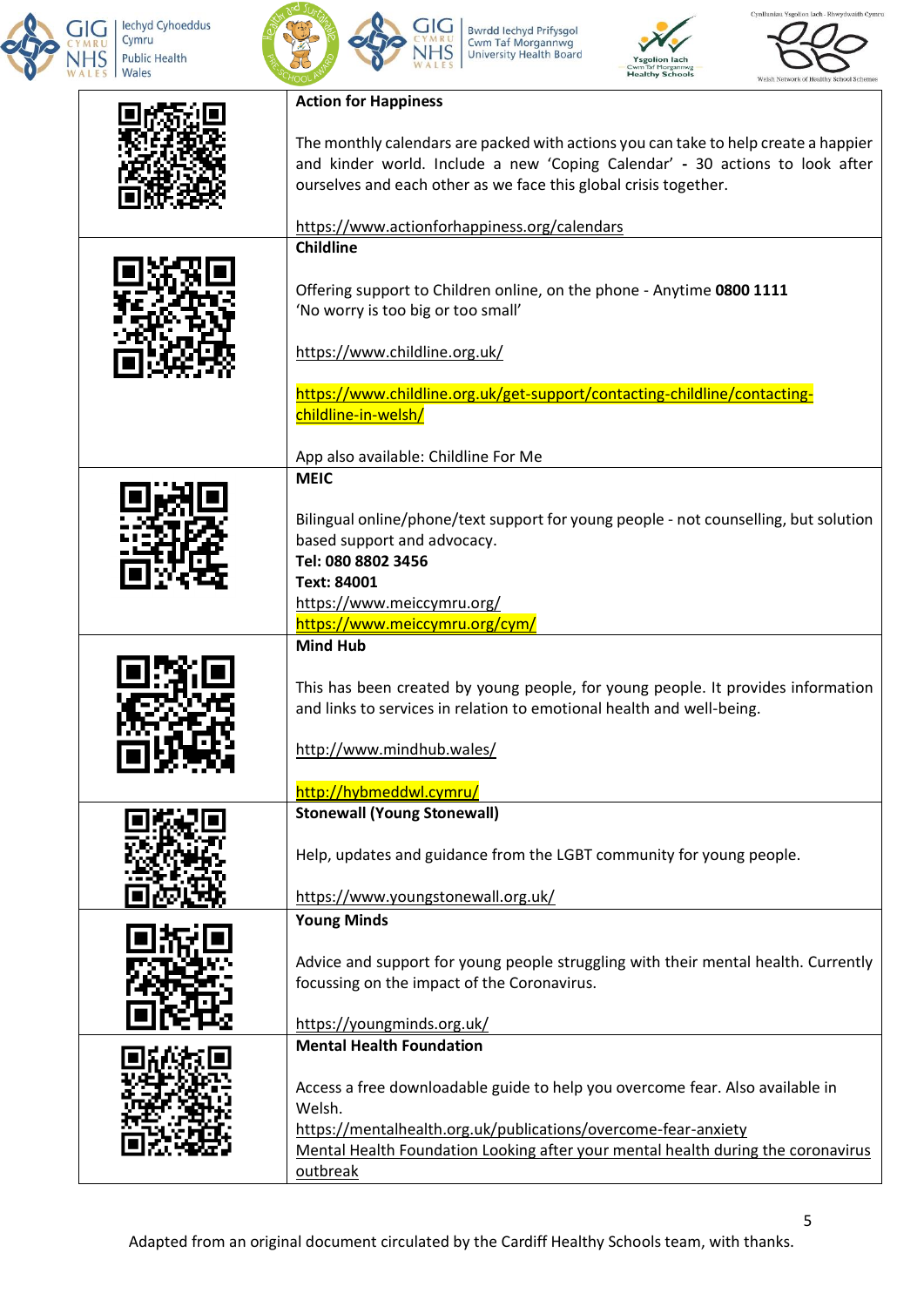



Bwrdd Iechyd Prifysgol<br>Cwm Taf Morgannwg<br>University Health Board

**GIG** 

**IHS** 





| <b>Papyrus</b>                           |                                                                                                                          |
|------------------------------------------|--------------------------------------------------------------------------------------------------------------------------|
|                                          |                                                                                                                          |
|                                          | An organisation set up for the prevention of young suicide, and offers support to<br>young people.                       |
|                                          | Telephone: 0800 068 41 41                                                                                                |
|                                          | https://papyrus-uk.org/                                                                                                  |
|                                          | https://papyrus-uk.org/?lang=cy                                                                                          |
|                                          | WICID.tv and the Youth Engagement & Participation Service (YEPS)                                                         |
|                                          | Are both funded by the Welsh Government to work with young people aged 11 to                                             |
|                                          | 25 years old in Rhondda Cynon Taf. Their website covers information and advice                                           |
|                                          | on a wide range of topics https://www.wicid.tv/                                                                          |
| <b>Samaritans</b>                        |                                                                                                                          |
|                                          |                                                                                                                          |
|                                          | An organisation that provides confidential emotional support.                                                            |
|                                          | Telephone: 116 123                                                                                                       |
|                                          | 24 hours, 7days/week                                                                                                     |
|                                          |                                                                                                                          |
|                                          | Welsh language line: 0300 123 3011<br>open daily 7pm - 11pm                                                              |
|                                          |                                                                                                                          |
|                                          | https://www.samaritans.org/?nation=wales                                                                                 |
|                                          | <b>Mental Health &amp; Well-being Toolkit</b>                                                                            |
|                                          |                                                                                                                          |
| ına Freuc                                | A free toolkit with resources and tips to help support the mental health and                                             |
| lational Centre<br>Children and Eamilies | wellbeing of school staff, parents, carers and children.                                                                 |
|                                          |                                                                                                                          |
|                                          | https://www.mentallyhealthyschools.org.uk/resources/coronavirus-resources-for-<br>mental-health-and-wellbeing-toolkit-2/ |
|                                          |                                                                                                                          |
| Agenda                                   |                                                                                                                          |
|                                          |                                                                                                                          |
|                                          | A free, bilingual Primary and Secondary School resource for teachers and                                                 |
|                                          | educational practitioners. It contains starter activities and case studies which                                         |
|                                          | teachers can adapt to help children explore a variety of topics including feelings and                                   |
|                                          |                                                                                                                          |
|                                          | emotions; friendships and relationships; body image; consent; gender and sexuality                                       |
|                                          | equality and rights.                                                                                                     |
|                                          | https://learning.nspcc.org.uk/research-resources/2019/agenda-promoting-                                                  |
|                                          |                                                                                                                          |

### **Safety, Hygiene / Online Safety**

| <b>CEOP</b> (Child Exploitation and online protection)                                                                                                                                                                                                                                                                                                                           |
|----------------------------------------------------------------------------------------------------------------------------------------------------------------------------------------------------------------------------------------------------------------------------------------------------------------------------------------------------------------------------------|
| Families can make a report to CEOP if they are worried about online abuse or the<br>way someone has been communicating with a child online. Also there are free<br>downloadable home activity packs for all ages, including parents and carer help<br>sheets.<br>https://www.thinkuknow.co.uk/parents/<br><b>CEOP safety centre</b><br>https://www.ceop.police.uk/safety-centre/ |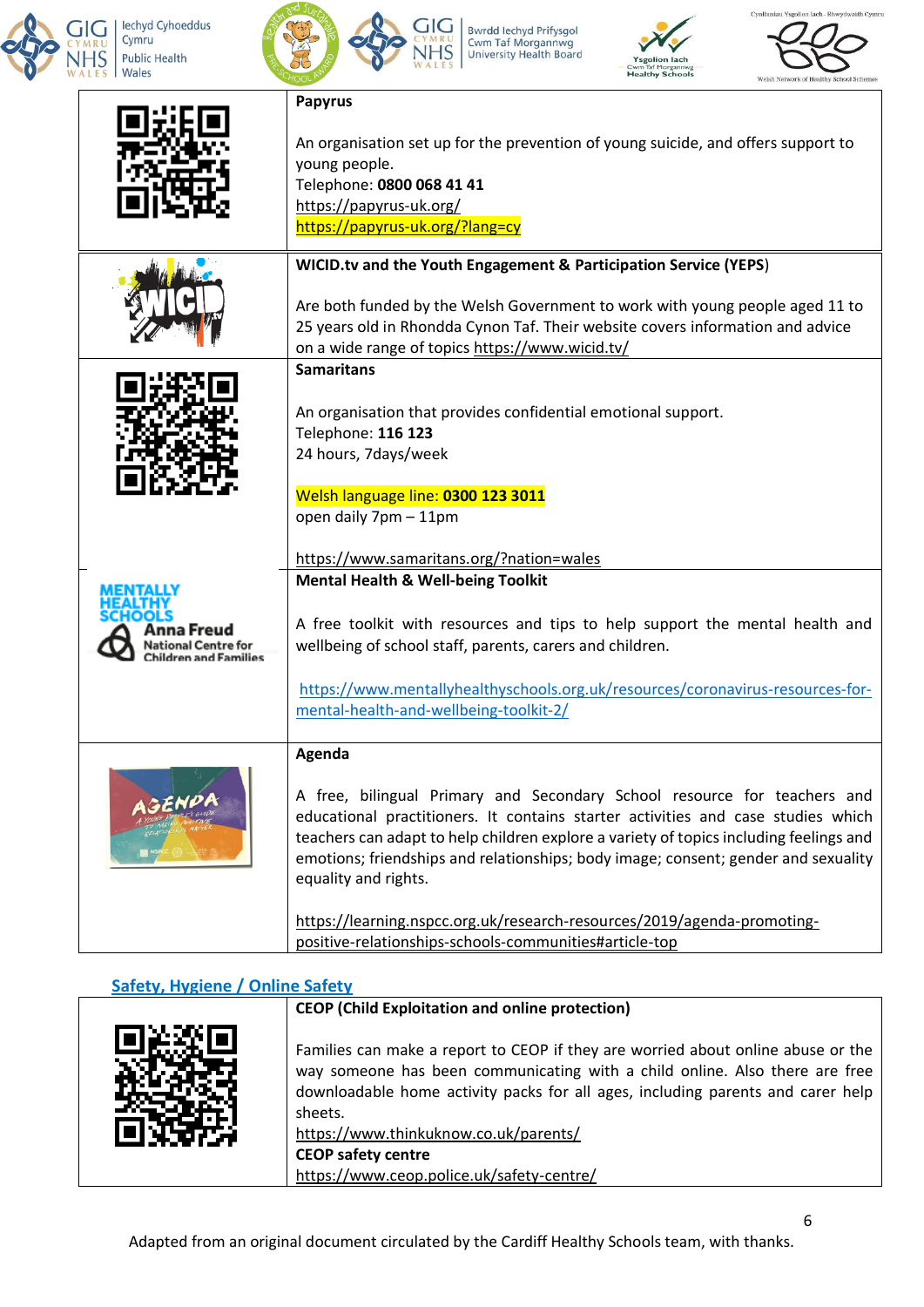

 $\mathsf{l}$ 



Bwrdd lechyd Prifysgol<br>Cwm Taf Morgannwg<br>University Health Board

**GIG** 

**IHS** 





7

| <b>UK Safer Internet Centre</b>                                                                                                                                                                                                                                                                                                |
|--------------------------------------------------------------------------------------------------------------------------------------------------------------------------------------------------------------------------------------------------------------------------------------------------------------------------------|
| Online safety tips, advice and resources to help children and young people stay safe<br>online.                                                                                                                                                                                                                                |
| https://www.saferinternet.org.uk/                                                                                                                                                                                                                                                                                              |
| <b>Childnet</b>                                                                                                                                                                                                                                                                                                                |
| A range of games, books and information about staying safe online. Filters allow you<br>to select the appropriate age. Primary and Secondary.                                                                                                                                                                                  |
| https://www.childnet.com/resources/supporting-young-people-online                                                                                                                                                                                                                                                              |
| https://www.childnet.com/resources                                                                                                                                                                                                                                                                                             |
| <b>School Beat</b>                                                                                                                                                                                                                                                                                                             |
| A bilingual site from the All Wales School Liaison Core Programme. The website that<br>focuses on the three main themes of the Programme: drug and substance misuse,<br>personal safety and safeguarding, and social behavior and community. Ages 5-16                                                                         |
| https://schoolbeat.cymru/en/                                                                                                                                                                                                                                                                                                   |
| https://schoolbeat.cymru/cy/                                                                                                                                                                                                                                                                                                   |
| <b>Tenovus Sun Safety Awareness</b><br>Advice on how to stay safe in the sun and ideas and guidance on becoming a Sun<br>Safe School                                                                                                                                                                                           |
| https://www.tenovuscancercare.org.uk/your-health/skin-cancer-and-sun-safety/                                                                                                                                                                                                                                                   |
| E-bug                                                                                                                                                                                                                                                                                                                          |
| Use the Antibiotic Guardian Youth badge to support home schooling. Help your<br>child learn how to prevent the spread of infection.<br>https://www.e-bug.eu/antibiotic-guardian-youth-badge/index.html                                                                                                                         |
| There is also a section for students which is divided into three sub-sections $-$<br>Junior, Senior and Young Adult. Young Adult is available in English only. Each sub-<br>sections contains information and activities that can be accessed at home by<br>students with the support of parents and carers. https://e-bug.eu/ |
| <b>Hand Washing Guidance</b><br>Wash your hands with soap and water often - do this for at least 20 seconds.<br>NHS handwashing poster<br>NHS website                                                                                                                                                                          |
|                                                                                                                                                                                                                                                                                                                                |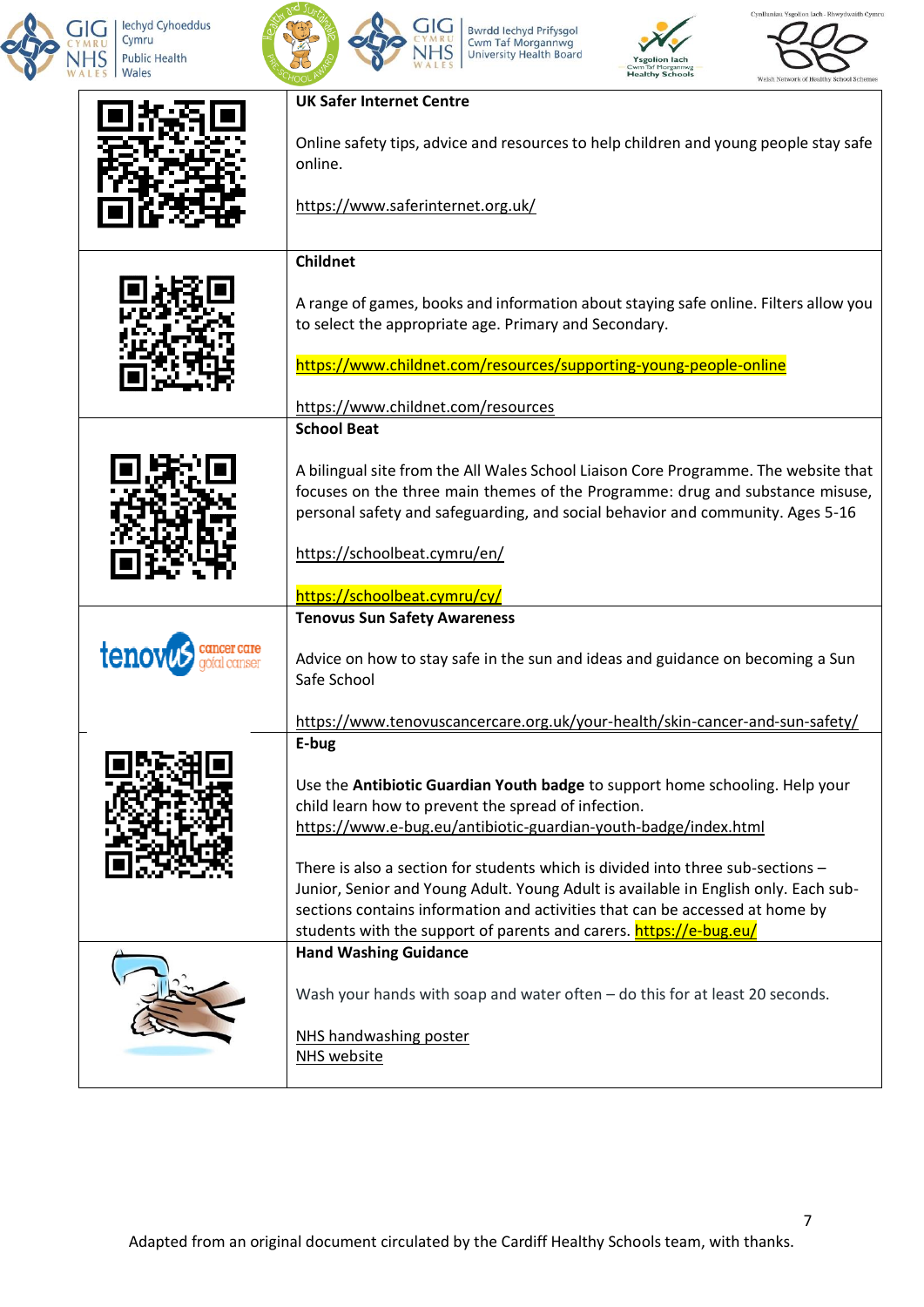



Bwrdd lechyd Prifysgol<br>Cwm Taf Morgannwg<br>University Health Board





|        | <b>NSPCC PANTS Underwear rule</b>                                                                                                                                                                                                                                                                    |
|--------|------------------------------------------------------------------------------------------------------------------------------------------------------------------------------------------------------------------------------------------------------------------------------------------------------|
|        | With the help of the friendly dinosaur Pantosaurus, PANTS is a simple way to talk<br>to your child about staying safe from sexual abuse.                                                                                                                                                             |
|        | https://www.nspcc.org.uk/keeping-children-safe/support-for-parents/underwear-<br>rule/                                                                                                                                                                                                               |
|        | https://learning.nspcc.org.uk/research-resources/schools/pants-teaching                                                                                                                                                                                                                              |
| Med ta | <b>Designed to Smile</b><br>Information and advice for parents and professionals on tooth brushing and<br>maintaining healthy teeth and gums while tooth brushing at home<br>http://www.designedtosmile.org/welcome-croeso/welcome/<br>http://www.designedtosmile.org/welcome-croeso/croeso/?lang=cy |
|        | <b>Child Accident Prevention Trust</b>                                                                                                                                                                                                                                                               |
|        | Offer a range of free child safety advice to professional, parents and carers on a<br>range of risks and potential hazards                                                                                                                                                                           |
|        | https://www.capt.org.uk/Listing/Category/stay-home-stay-safe                                                                                                                                                                                                                                         |

# **Eco / Nature**

|                                          | <b>Eco Schools</b>                                                                                                                                                                                                                                                                                                        |
|------------------------------------------|---------------------------------------------------------------------------------------------------------------------------------------------------------------------------------------------------------------------------------------------------------------------------------------------------------------------------|
| <b>Eco-Schools</b><br><b>Eco-Sgolion</b> | Follow @EcoSchoolsWales on Twitter to see their bilingual weekly #EcoSgolionAdref<br><b>#EcoSchoolsAtHome</b> theme.<br>https://www.facebook.com/Eco-Schools-Wales-Eco-Sgolion-Cymru-<br><u>126253670720592/</u>                                                                                                          |
|                                          | <b>RSPB</b>                                                                                                                                                                                                                                                                                                               |
|                                          | There are loads of great ideas and resources to help children and families connect<br>with nature, with some simple activities they can do at home.<br>https://www.rspb.org.uk/fun-and-learning/for-kids/games-and-<br>activities/activities/<br>https://hwb.gov.wales/news/articles/4aaf380c-1c97-458c-a14b-3848e293e59e |
|                                          | https://hwb.gov.wales/news/articles/4aaf380c-1c97-458c-a14b-3848e293e59e                                                                                                                                                                                                                                                  |
|                                          | <b>Wildlife Trust</b><br>The focus on this website is looking after yourself and nature, and has lots of                                                                                                                                                                                                                  |
|                                          | activities and ideas for all ages, whether they are indoors or in the garden.<br>https://www.wildlifetrusts.org/kids-and-families                                                                                                                                                                                         |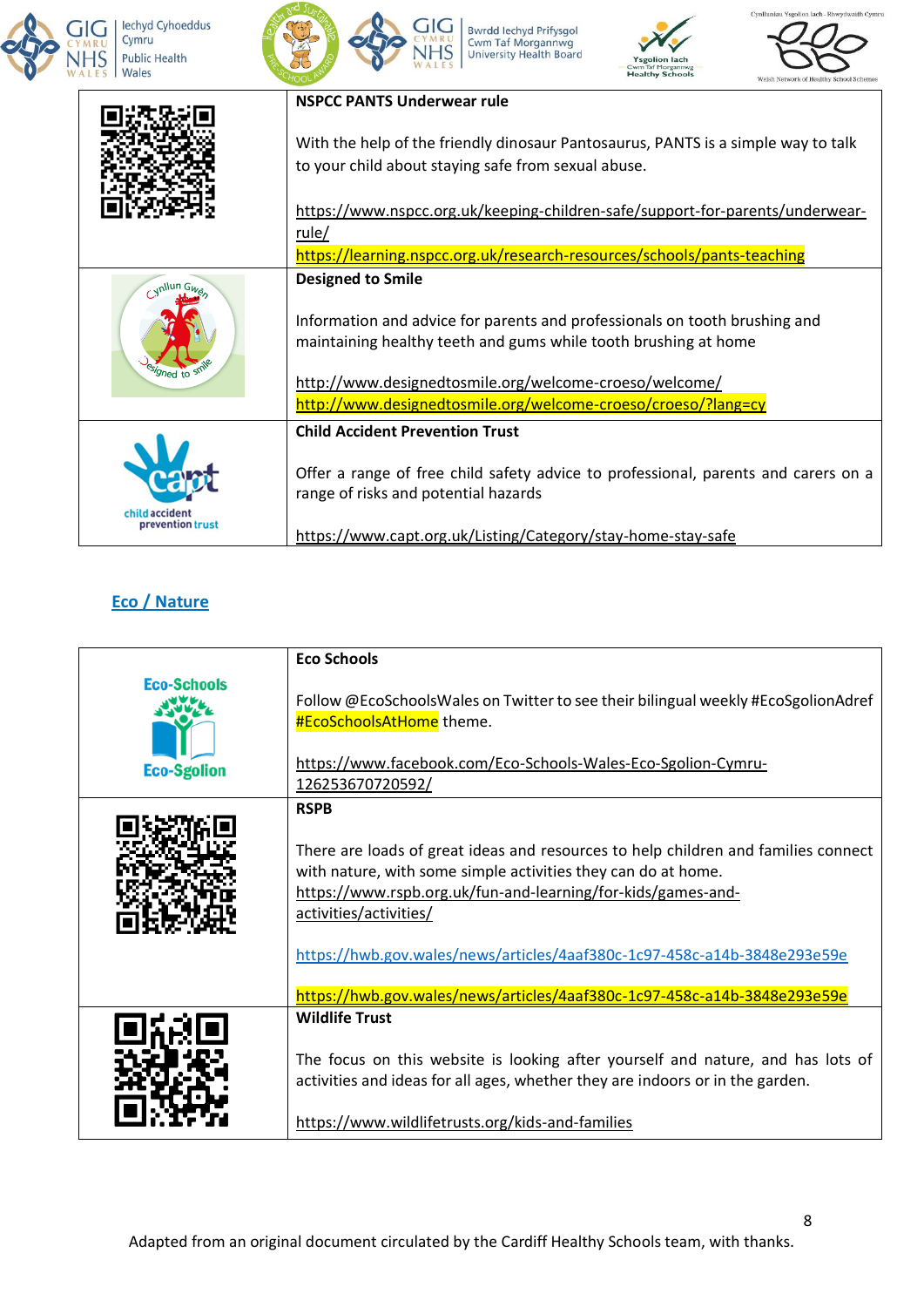









|                          | <b>National Children's Gardening Week</b>                             |  |
|--------------------------|-----------------------------------------------------------------------|--|
|                          | A range of activities related to nature and gardening.                |  |
|                          | https://www.childrensgardeningweek.co.uk/fun-things-to-do/            |  |
|                          | <b>The Woodland Trust</b>                                             |  |
| WOODLAND<br><b>TRUST</b> | A range of ideas, resources and activities for young people to enjoy. |  |
|                          | http://www.treetoolsforschools.org.uk/categorymenu/?cat=activities    |  |

# **3. Other information and useful hubs**

| <b>Mental Health Help Line</b> | <b>Mental Health Help Line for Wales</b>                                          |
|--------------------------------|-----------------------------------------------------------------------------------|
| for Wales:                     |                                                                                   |
|                                | Resources for in coping with mental health issues have been published on the Call |
|                                | helpline web site:                                                                |
|                                | 0800 132 737                                                                      |
|                                | http://callhelpline.org.uk/COVID19.asp                                            |
|                                |                                                                                   |
|                                | With a specific page for young people                                             |
|                                | http://callhelpline.org.uk/COVID19Young.asp                                       |
|                                | <b>Children's Commissioner for Wales Information Hub</b>                          |
|                                |                                                                                   |
|                                | There is a Coronavirus Information Hub for children, young people and families in |
|                                | Wales. There are further links to useful websites about learning at home and      |
|                                | playing at home, with activities and resources for children and young people.     |
|                                |                                                                                   |
|                                | https://www.childcomwales.org.uk/coronavirus/                                     |
|                                |                                                                                   |
|                                | https://www.complantcymru.org.uk/coronafeirws/                                    |
|                                | A series of bilingual videos on the Facebook page can help parents find cheap and |
|                                | easy ways to make fun at home and also a few videos on general household          |
|                                | wellbeing tips https://www.facebook.com/childcomwales/                            |
| <b>Parenting, Give it Time</b> | <b>Parenting, Give It Time</b>                                                    |
|                                |                                                                                   |
|                                | These pages have information, tips and ideas on guiding your child's behaviour in |
|                                | a positive way and on a number of other important topics about being a parent.    |
|                                |                                                                                   |
|                                | https://gov.wales/parenting-give-it-time                                          |
|                                | https://llyw.cymru/magu-plant-rhowch-amser-                                       |
|                                | iddo?_ga=2.95096540.1303206338.1586947186-1787632173.1580481820                   |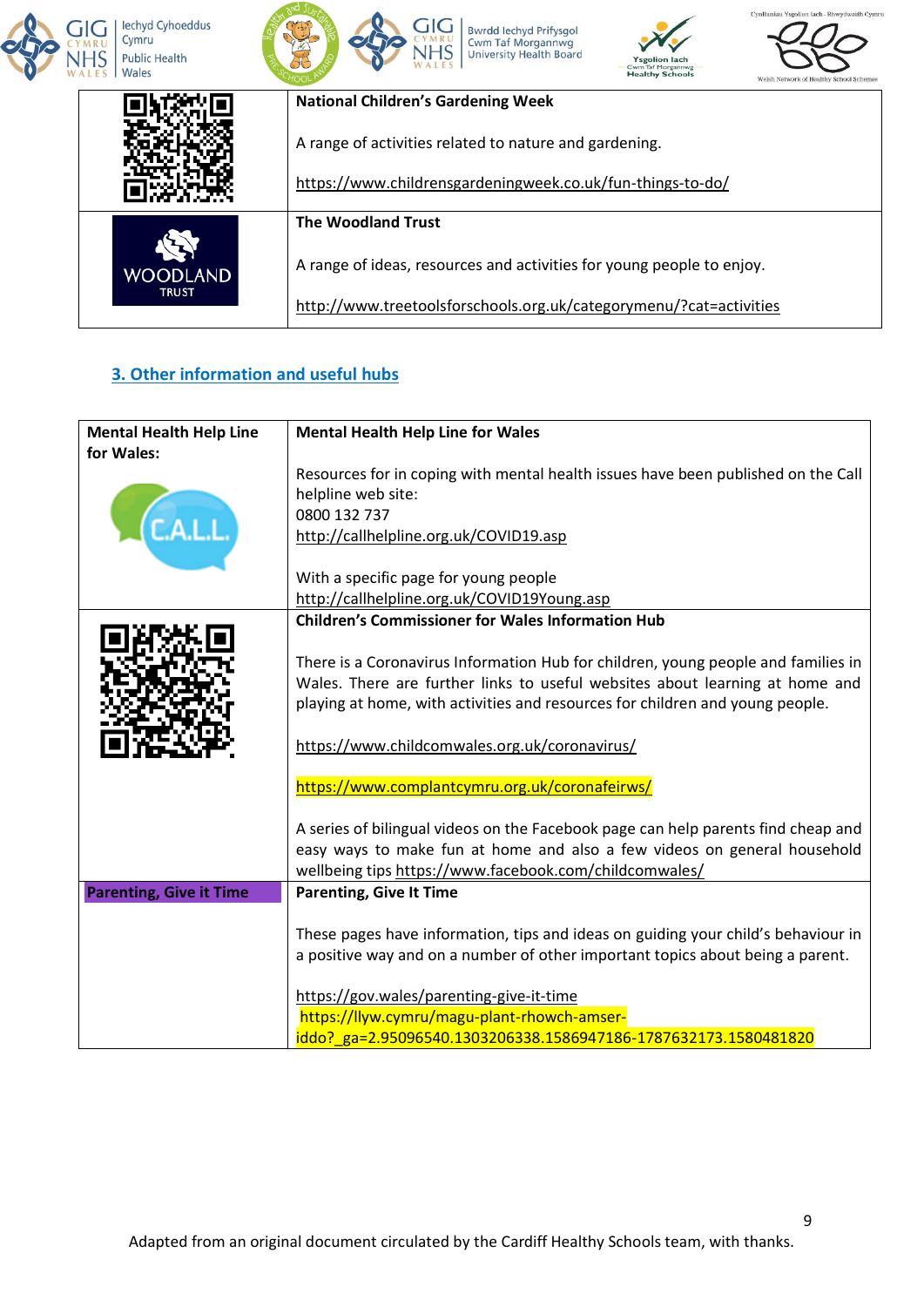



Bwrdd Iechyd Prifysgol<br>Cwm Taf Morgannwg<br>University Health Board





| 5 Ways to Well-being                                                                                                                                                                                                                  |
|---------------------------------------------------------------------------------------------------------------------------------------------------------------------------------------------------------------------------------------|
| Evidence suggests there are 5 steps you can take to improve your mental health<br>and wellbeing. Trying these things could help you feel more positive and able to<br>get the most out of life.                                       |
| https://www.mind.org.uk/workplace/mental-health-at-work/taking-care-of-<br>yourself/five-ways-to-wellbeing/                                                                                                                           |
| http://www.wales.nhs.uk/sitesplus/862/page/83969                                                                                                                                                                                      |
| <b>NSPCC</b>                                                                                                                                                                                                                          |
| Help and information about keeping children safe. Articles about reducing anxiety<br>at home.                                                                                                                                         |
| https://www.nspcc.org.uk/                                                                                                                                                                                                             |
| <b>Parent Info</b>                                                                                                                                                                                                                    |
| Tips for keeping everyone's spirits up as much as possible as we self-isolate.                                                                                                                                                        |
| https://parentinfo.org/article/how-to-look-after-your-family-s-mental-health-                                                                                                                                                         |
| when-you-re-stuck-indoors                                                                                                                                                                                                             |
| <b>Dewis Cymru</b><br>Information about well-being in Wales, and information about local organisations<br>and services that can help.                                                                                                 |
| https://www.dewis.wales/<br>https://www.dewis.cymru/                                                                                                                                                                                  |
| <b>MIND</b>                                                                                                                                                                                                                           |
| Support and advice for young people struggling with their feelings.<br>https://www.mind.org.uk/information-support/for-children-and-young-people/                                                                                     |
| https://www.mind.org.uk/cy/gwybodaeth-ar-gyfer-pobl-ifanc/<br>Offers support on a range of mental health issues.<br>Telephone: 0300 123 3393<br>Mon $-$ Fri 9am $-$ 6pm<br>Text: 86463                                                |
| https://www.mind.org.uk/                                                                                                                                                                                                              |
| <b>Cruse</b><br>Offers support to anyone who has been bereaved. Also offers face to face local<br>support.<br>Telephone: 0808 808 1677 (free)<br>Mon & Fri: 9:30am - 5pm, Tues - Thurs: 9:30am - 8pm.<br>Email: helpline@cruse.org.uk |
| https://www.cruse.org.uk/                                                                                                                                                                                                             |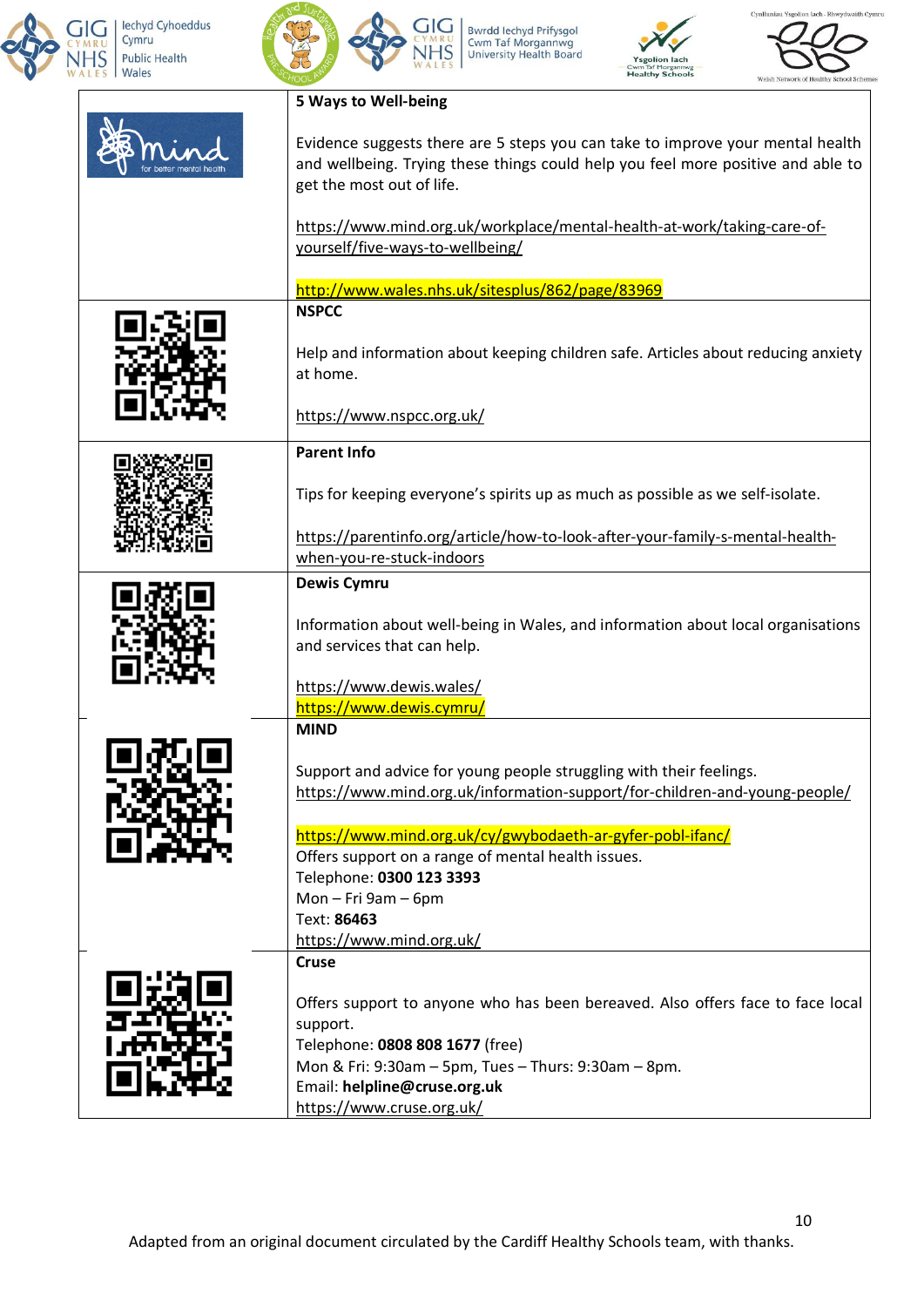



Bwrdd lechyd Prifysgol<br>Cwm Taf Morgannwg<br>University Health Board

GIG

**IHS** 





11

### **4. Information and Social Support Services for parents/carers**

|                                   | <b>Cwm Taf Morgannwg Safeguarding Board</b>                                         |
|-----------------------------------|-------------------------------------------------------------------------------------|
| Safeguarding                      | Please see attached poster, which has been prepared on behalf of the                |
| Children poster [202              | Safeguarding Board in relation to Coronavirus, looking out for others and           |
|                                   | reporting any safeguarding concerns within RCT, Merthyr or Bridgend.                |
|                                   | <b>Welsh Women's Aid</b>                                                            |
|                                   |                                                                                     |
|                                   | A support service for women and young people affected by domestic abuse.            |
|                                   | https://www.welshwomensaid.org.uk/what-we-do/children-and-young-                    |
|                                   | people/                                                                             |
|                                   |                                                                                     |
|                                   |                                                                                     |
|                                   |                                                                                     |
|                                   | Silent 999.docx                                                                     |
|                                   |                                                                                     |
|                                   | 24 hour / 365 days<br>Live Fear Free Helpline - 0808 80 10 800                      |
|                                   | Email: info@livefearfreehelpline.wales                                              |
|                                   |                                                                                     |
| <b>NATIONAL</b><br><b>TRADING</b> |                                                                                     |
| <b>STANDARDS</b>                  | 5193 Coronavirus<br>Scam Postcard V3.pc                                             |
|                                   |                                                                                     |
| <b>Scams Team</b>                 | Information about avoiding scams                                                    |
|                                   | <b>Citizen's Advice Bureau (CAB)</b>                                                |
|                                   |                                                                                     |
| citizens                          | All advisers are still available to give advice over the phone, and where necessary |
| advice                            | a telephone appointment for this can be made. You can also email any queries.       |
|                                   | Tel: 0300 3309 082                                                                  |
|                                   | Email: help@citizensadvicesnpt.org.uk                                               |
|                                   | Web: www.citizensadvice.org.uk                                                      |
|                                   | <b>NHS Fitness Studio</b>                                                           |
|                                   | NHS fitness studio has 24 instructor-led videos across our aerobics, exercise,      |
|                                   | strength and resistance, pilates and yoga categories. They also have other fitness  |
|                                   | plans including gym free workouts and sitting exercises.                            |
|                                   | <b>Alzheimer's Society</b>                                                          |
|                                   |                                                                                     |
| <b>Alzheimer's</b>                | Most of our school resources create Dementia Friends, which is an Alzheimer's       |
| <b>Society</b>                    | Society initiative changing the way people think, act and talk about dementia.      |
| <b>United</b><br><b>Against</b>   | There are already millions of Dementia Friends in Wales! Students who complete      |
| <b>Dementia</b>                   | the activities will be awarded a badge and a poster for their school                |
|                                   | https://www.alzheimers.org.uk/get-involved/dementia-friendly-                       |
|                                   | communities/dementia-teaching-resources/schools                                     |
|                                   |                                                                                     |
|                                   | Coronavirus advice for people affected by Dementia                                  |
|                                   | https://www.alzheimers.org.uk/coronavirus                                           |